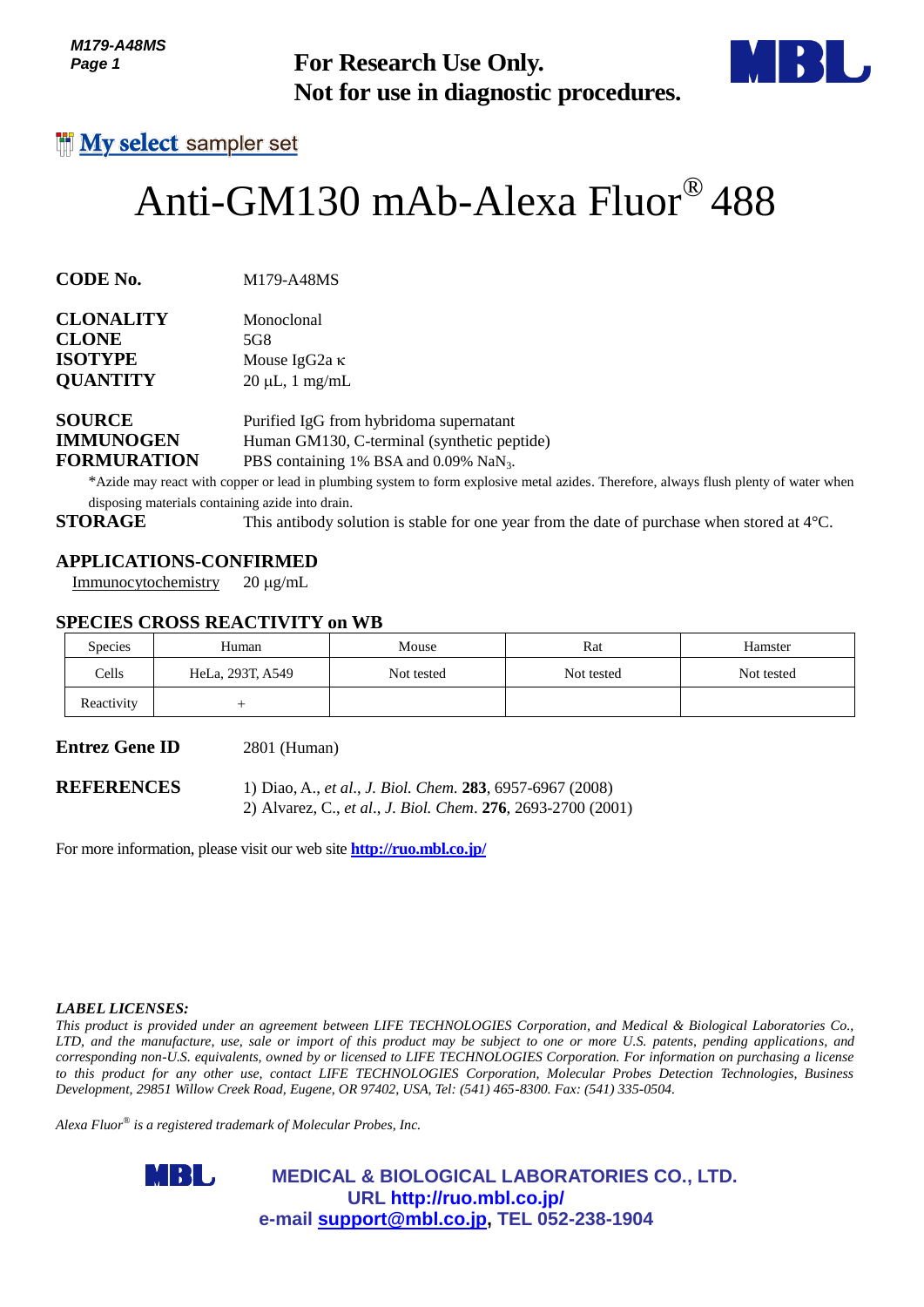#### **RELATED PRODUCTS**

M179-3 Anti-GM130 mAb (5G8) M179-A48 Anti-GM130 mAb-Alexa Fluor® 488 (5G8) M179-A59 Anti-GM130 mAb-Alexa Fluor® 594 (5G8) M179-A64 Anti-GM130 mAb-Alexa Fluor® 647 (5G8) PM061 Anti-GM130 pAb M175-3 Anti- $\alpha$ [-Tubulin mAb](http://ruo.mbl.co.jp/dtl/A/M175-3/) (2F9) M175-A48 Anti- $\alpha$ -Tubulin mAb-Alexa Fluor® 488 (2F9) M175-A59 Anti- $\alpha$ -Tubulin mAb-Alexa Fluor® 594 (2F9) M175-A64 Anti- $\alpha$ -Tubulin mAb-Alexa Fluor® 647 (2F9)  $PM054$  Anti- $\alpha$ [-Tubulin pAb](http://ruo.mbl.co.jp/dtl/A/PM054/)  $PM054-7$  Anti- $\alpha$ [-Tubulin pAb-HRP-DirecT](http://ruo.mbl.co.jp/dtl/A/PM054-7/) M178-3 Anti-Calnexin mAb (4F10) M178-A48 Anti-Calnexin mAb-Alexa Fluor® 488 (4F10) M178-A59 Anti-Calnexin mAb-Alexa Fluor® 594 (4F10) M178-A64 Anti-Calnexin mAb-Alexa Fluor® 647 (4F10) PM060 Anti-Calnexin pAb M176-3 Anti-EEA1 mAb (3C10) M176-A48 Anti-EEA1 mAb-Alexa Fluor® 488 (3C10) M176-A59 Anti-EEA1 mAb-Alexa Fluor® 594 (3C10) M176-A64 Anti-EEA1 mAb-Alexa Fluor® 647 (3C10) PM062 Anti-EEA1 pAb M181-3 Anti-KDEL mAb (1D5) PM059 Anti-KDEL pAb PM063 Anti-COX4 pAb PM064 Anti-Lamin B1 pAb D115-3 Anti-CENP-A (Human) mAb (3-19) PD030 [Anti-CENP-C \(Human\) pAb](http://ruo.mbl.co.jp/dtl/A/PD030/) K0171-3 Anti-CENP-E (Human) mAb (1H12) PD031 [Anti-CENP-H \(Human\) pAb](http://ruo.mbl.co.jp/dtl/A/PD030/) PD032 [Anti-CENP-I \(hMis6\) \(Human\) pAb](http://ruo.mbl.co.jp/dtl/A/PD032/) D282-3 [Anti-CENP-K \(ICEN37\) \(Human\) mAb](http://ruo.mbl.co.jp/dtl/A/D282-3/) (46F1) PD018 Anti-CENP-K (ICEN37) (Human) pAb D283-3 [Anti-CENP-L \(ICEN33\) \(Human\) mAb](http://ruo.mbl.co.jp/dtl/A/D283-3/) (27E10) D284-3 Anti-CENP-M [\(ICEN39\) \(Human\) mAb](http://ruo.mbl.co.jp/dtl/A/D284-3/) (23F6) D285-3 [Anti-CENP-N \(ICEN32\) \(Human\) mAb](http://ruo.mbl.co.jp/dtl/A/D285-3/) (22F4) PD020 Anti-CENP-O (Chicken) pAb D286-3 [Anti-CENP-T \(ICEN22\) \(Human\) mAb](http://ruo.mbl.co.jp/dtl/A/D286-3/) (42F10) PD019 Anti-CENP-50 (Human) pAb D288-3 Anti-MgcRacGAP (Human) mAb (5G5) PM036 Anti-LC3 pAb [WB, IP, IC, IHC, FCM] M152-3 Anti-LC3 mAb (4E12) [WB, IP, IC, FCM, EM] M186-3 Anti-LC3 mAb (8E10) [WB] PD014 Anti-LC3 pAb [WB] PD015 Anti-LC3 pAb [IC] PM046 Anti-LC3 pAb [WB, IC] M115-3 Anti-LC3 mAb (51-11) [WB] PM040 [Anti-Atg16L pAb](http://ruo.mbl.co.jp/dtl/A/PM040/)

M150-3 [Anti-Atg16L mAb](http://ruo.mbl.co.jp/dtl/A/M150-3/) (1F12)

- WB: Western blotting IP: Immunoprecipitation IC: Immunocytochemistry IHC: Immunohistochemistry FCM: Flow cytometry
- EM: Immuno-electron microscopy

Other related antibodies and kits are also available. Please visit our website at<http://ruo.mbl.co.jp/>